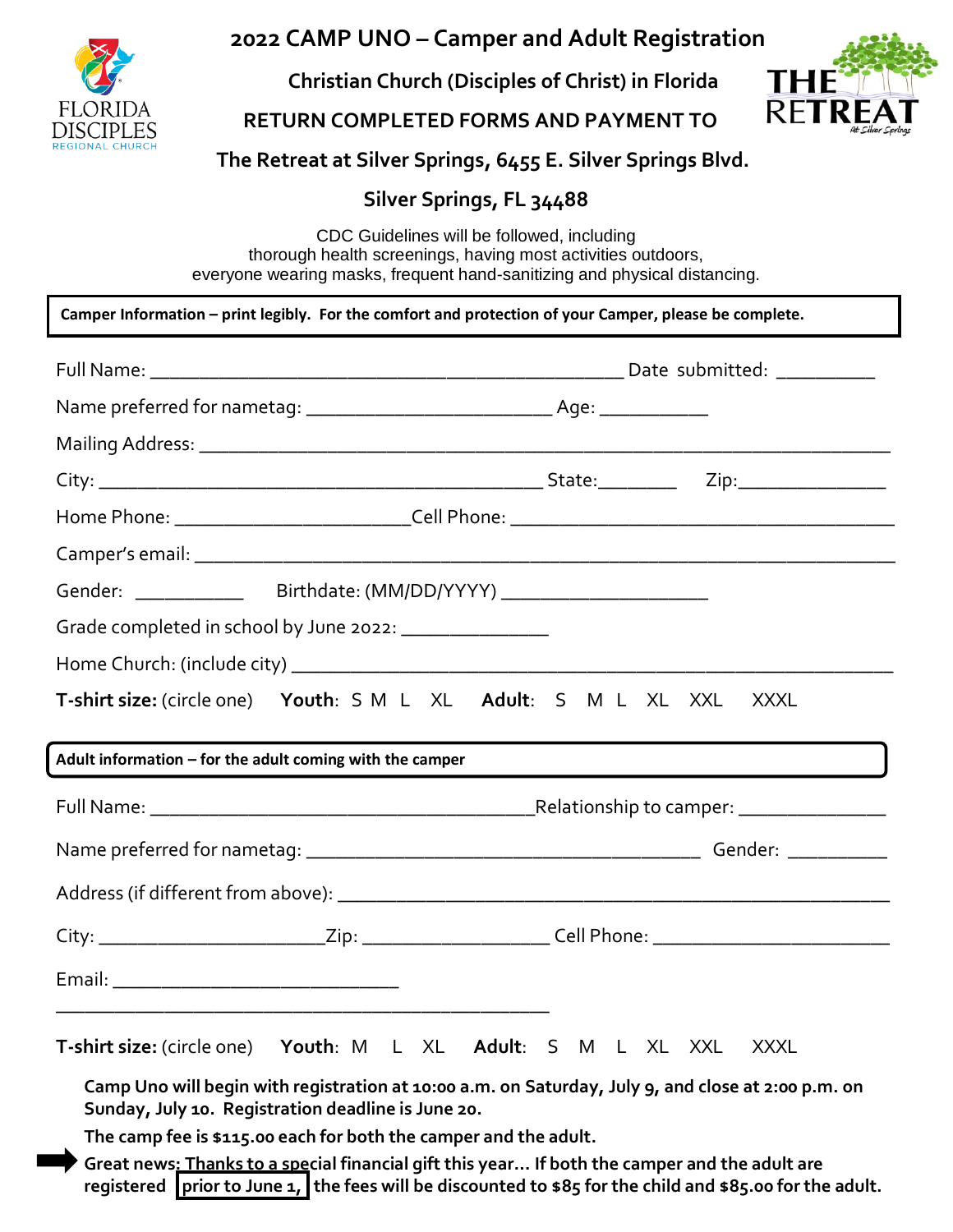|  |  | Parent/Guardian & Emergency Contact Information |
|--|--|-------------------------------------------------|
|--|--|-------------------------------------------------|

## **If the parent/guardian is attending Camp Uno, please list another emergency contact person:**

| Parent/Guardian or Emergency Contact Person: |        |        |  |
|----------------------------------------------|--------|--------|--|
| Relation to camper: __                       | Email: |        |  |
| Phones: (home)                               | (cell) | (work) |  |

**Signatures – all sections must be complete for registration process.**

### **Camper Covenant & Signature – Both camper and attending adult should sign**

The following are the expectations for those who are participating in all camps, conferences, and other events sponsored by the Christian Church in Florida (Disciples of Christ). By signing below you (the camper) agree to the following:

- I will take part in all camp activities from beginning to end.
- I will cooperate with all camp leaders and obey the rules set for my particular camp.
- I will respect each and every person attending my particular camp, treating all people equally and with dignity.
- I will be responsible for the cleanliness and condition of any areas in which I am participating. (Graffiti, carving, cutting, mutilating, vandalizing, etc. will **NOT** be tolerated).
- I understand that language, clothing, and behavior considered offensive, foul, provocative, overtly sexual, belittling, or harmful in any way (as determined by the camp director) will **NOT** be tolerated.
- I understand that I am not to enter any cabins other than my own; I will respect everyone's personal space; I will wear my face mask as directed.
- I will **NOT** bring any electronic devices (cell phones, radios, stereos, personal listening devices, games, televisions, tablets, etc.) to any camp. Such items will be confiscated and returned at the camp's conclusion.
- I will **NOT** use tobacco products, alcohol, or any non-prescribed drugs during any camp.
- I will **NOT** bring candy, food, or snacks to any camp, unless arranged with the director.
- I will **NOT** bring fireworks, firearms, knives, or any other weapons to any camp.
- I understand telephone calls are only for emergency situations arranged by the director.
- If it is illegal, I cannot do it or have it.
- If I pose a real or perceived threat to myself, any other person, or the camp site, I may be sent home immediately at the director's discretion, and at the expense of my parent/guardian.
- I understand staff will have zero tolerance for offenses against this covenant due to Covid-19 guidelines.

| Camper Signature:       |       |  |
|-------------------------|-------|--|
| <b>Adult Signature:</b> | Date: |  |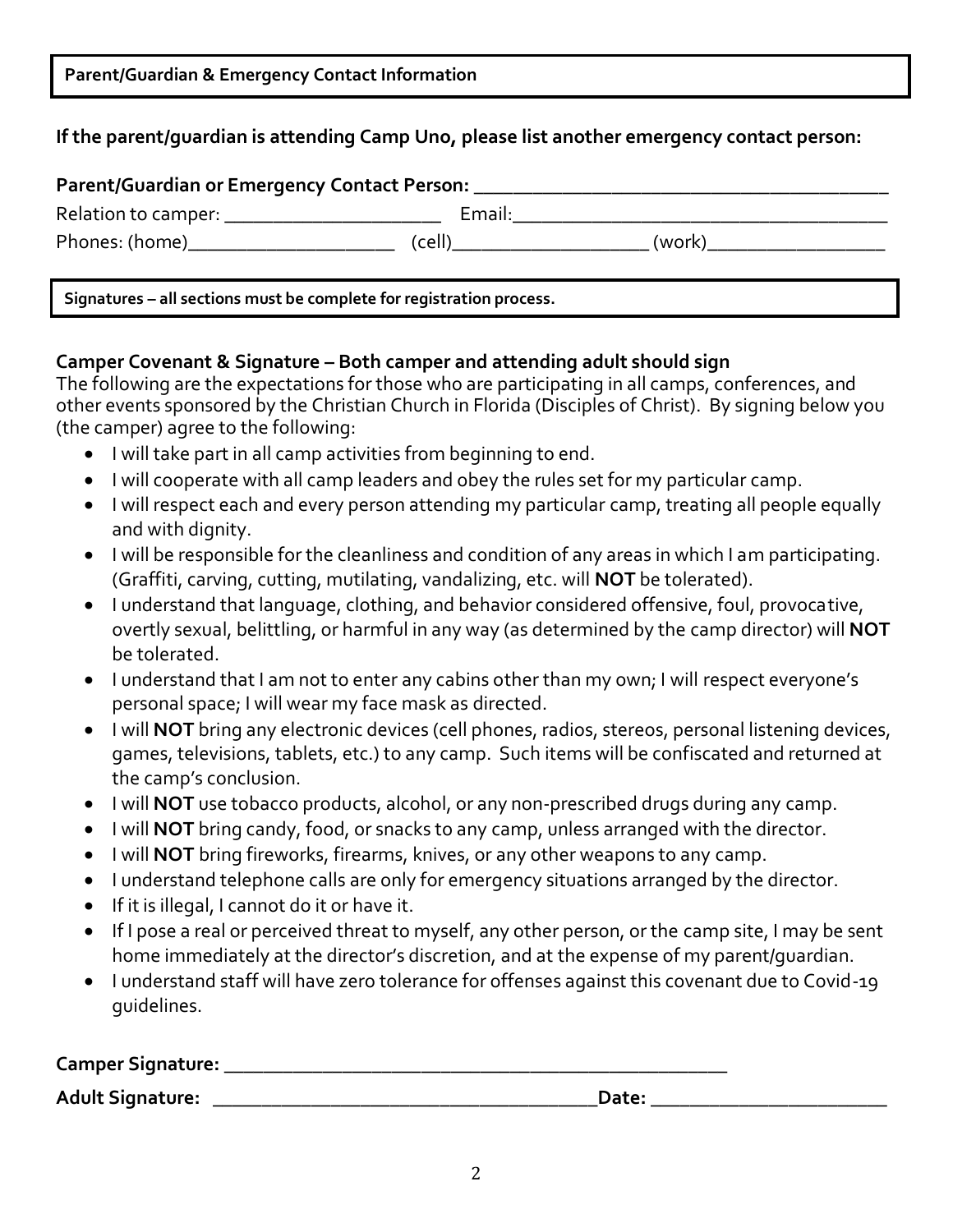| <b>Registration Fee for Camp Uno Adult</b>  | \$115.00 |
|---------------------------------------------|----------|
| Prior to June 1                             | $- $30$  |
| Amount due for Adult                        | \$85.00  |
| <b>Registration Fee for Camp Uno Camper</b> | \$115.00 |
| Prior to June 1                             | -\$30    |
| <b>Amount due for Camper</b>                | \$85.00  |
| Enclosed is my personal check for \$        |          |

**or**

**\_\_\_Enclosed is a check from my church for \$\_\_\_\_\_\_\_\_\_\_\_**

**All checks should be made to: The Retreat at Silver Springs and mailed to 6455 E. Silver Springs Blvd., Silver Springs, FL 34488.**

**Online payments can be made at The Retreat at Silver Springs website: http://theretreatatsilversprings.com/index.html**

**Parent/Guardian Consent, Payment Policy & Signature**

I give my consent for \_\_\_\_\_\_\_\_\_\_\_\_\_\_\_\_\_\_\_\_\_\_\_\_\_\_\_\_\_\_\_to attend the event identified on this form and understand that some activities may take place off site. I understand photographs that include my youth could be taken at this event and consent for their use in future promotional materials and that a camp roster (which will include the campers name, address and email) will be distributed to each participant. In addition, I realize that I will be personally responsible for picking him/her up from the event if he/she violates any part of the Camper Covenant. In case of medical emergency, I hereby give permission to the physician selected by the Event Director to hospitalize, secure proper treatment for, and to order injections, anesthesia and/or surgery for my child as named above. I also release the Christian Church (Disciples of Christ) and its agents from liability in injuries beyond the limits of the health and accident insurance provided for in the event fee.

**Registration Policy: All registrations and fees must be received by The Retreat at Silver Springs, 6455 E. Silver Springs Blvd., Silver Springs, FL 34488, by their due date. Registrations received after that date can only be accepted with the camp director's approval and if space is available.** 

**Payment Policy:** Registration forms are not processed, and campers are not considered "Registered" until complete camp fees have been received by The Retreat at Silver Springs and every section of this form has been completed. Refunds will NOT be issued after the registration deadline. Any exceptions will be at the discretion of the Outdoor Ministry chairperson.

### **\_\_\_I have read and understood the above information.**

**Parent/Guardian Signature: \_\_\_\_\_\_\_\_\_\_\_\_\_\_\_\_\_\_\_\_\_\_\_\_\_\_\_\_\_\_\_\_\_\_\_\_\_\_\_\_\_\_\_\_Date: \_\_\_\_\_\_\_\_\_\_**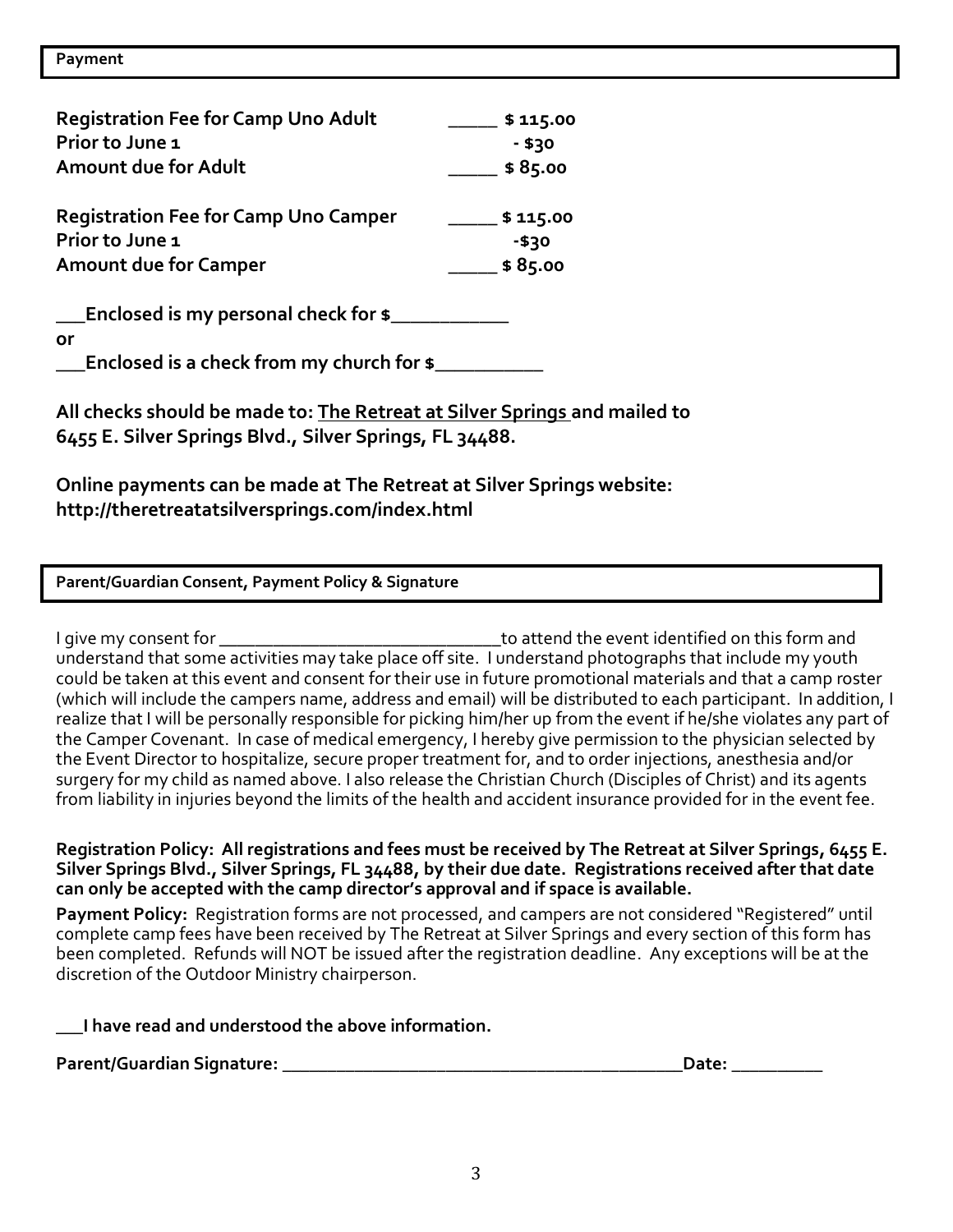### **DOES CAMPER HAVE HEALTH INSURANCE: \_\_\_\_\_ YES \_\_\_\_\_NO**

**If "yes", please attach a copy of the insurance card (front and back). Conference Center insurance supplements only those accidents and illnesses that occur during camp.**

| <b>Health Information for child</b>                                                                                                                                                                                                                                                                                                           |  |  |
|-----------------------------------------------------------------------------------------------------------------------------------------------------------------------------------------------------------------------------------------------------------------------------------------------------------------------------------------------|--|--|
| Is applicant in good health and able to participate in all usual camp activities? ___Yes ___No<br>If not, please explain:                                                                                                                                                                                                                     |  |  |
| Does camper have allergies (check all that apply):<br>___Seasonal allergies _______mildew/mold ______penicillin<br>__sulfa type drugs<br>__bee stings __________food allergies<br>others<br>$\_$ Aspirin                                                                                                                                      |  |  |
| Please list specific food allergies or other allergies not listed: _________________________________<br>HEALTH HISTORY - Check all that apply:                                                                                                                                                                                                |  |  |
| Asthma<br>ADD/ADHD*<br>__Epilepsy<br>$\overline{\phantom{0}}$ AIDS/HIV<br>Ear Infection _______Sinus infections<br>Sore throat<br>___Stomach upsets<br>___Sleep walking<br>__Chicken pox<br>__Bed-wetting _____Operations _____________Diabetes<br>__ Mental Health issues<br>___Serious injuries _____Chronic Condition of Heart/Lungs/other |  |  |
| __History of communicable illness (like polio or tuberculosis)<br>Date of last tetanus booster: _________________________________Date of last physical exam: _________________________                                                                                                                                                        |  |  |

#### **Medications**

Please list other conditions, details of health history items marked above and any special concerns or illness that this camper has. This will assist the camp staff to help your camper have the most positive camp experience possible:

**I give permission for my child to receive over the counter non-prescription medications** (i.e., Tylenol):  $\rule{1em}{0.15mm}$   $\qquad$   $\qquad$   $\qquad$   $\blacksquare$   $\blacksquare$   $\blacksquare$   $\blacksquare$   $\blacksquare$   $\blacksquare$   $\blacksquare$   $\blacksquare$ **Special Dietary Needs:** \_\_\_\_\_\_\_\_\_\_\_\_\_\_\_\_\_\_\_\_\_\_\_\_\_\_\_\_\_\_\_\_\_\_\_\_\_\_\_\_\_\_\_\_\_\_\_\_\_\_\_\_\_\_\_\_\_\_\_\_\_\_\_\_\_\_\_\_\_\_\_

\_\_\_\_\_\_\_\_\_\_\_\_\_\_\_\_\_\_\_\_\_\_\_\_\_\_\_\_\_\_\_\_\_\_\_\_\_\_\_\_\_\_\_\_\_\_\_\_\_\_\_\_\_\_\_\_\_\_\_\_\_\_\_\_\_\_\_\_\_\_\_\_\_\_\_\_\_\_\_\_\_\_\_\_\_\_\_\_\_\_\_\_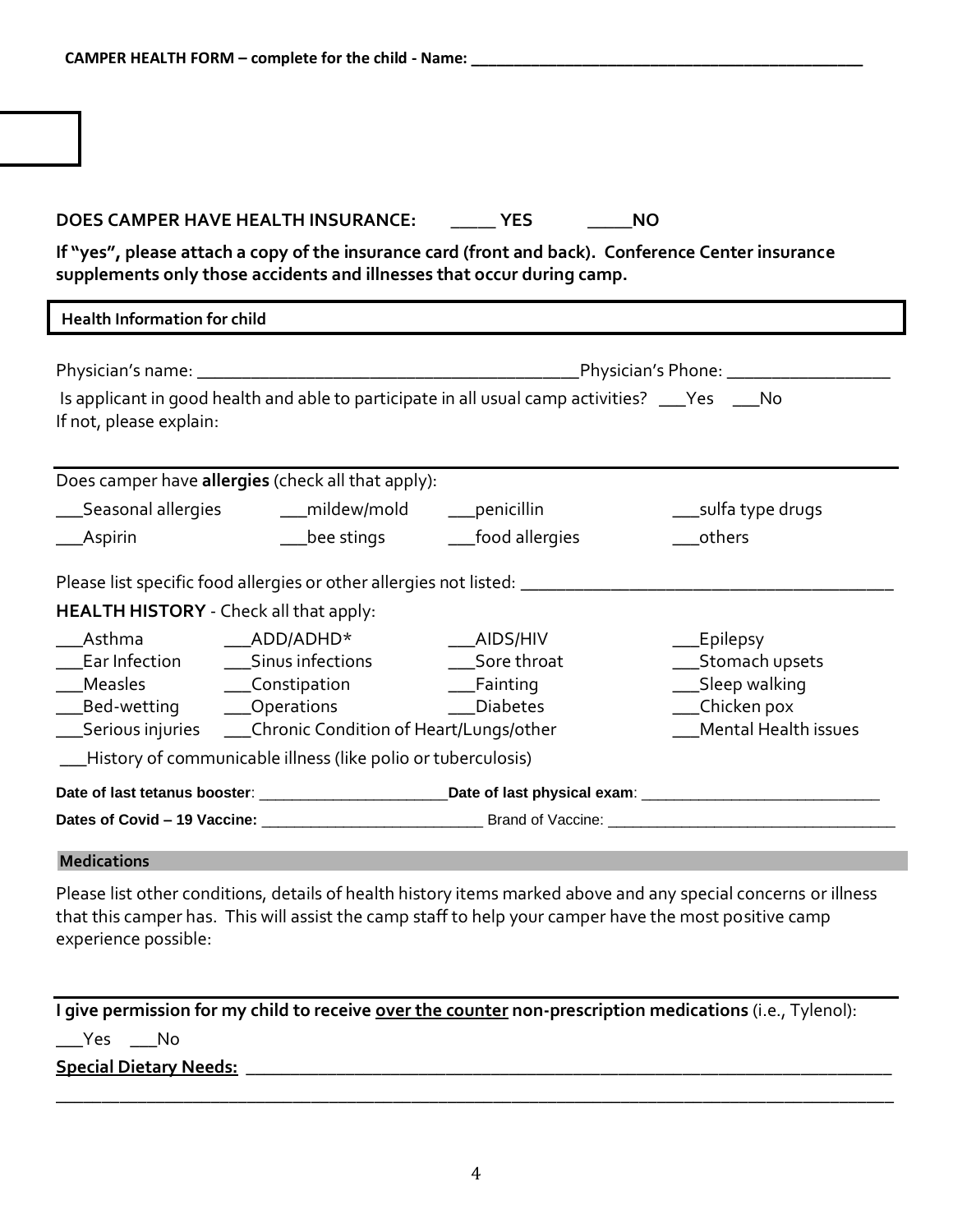\* If your child takes medication during the school year, we highly recommend he or she also take that medication during camp.

**What do we need to know about your camper that would help us make this the best experience possible?**

|                                                    | DO YOU HAVE HEALTH INSURANCE: _______ YES<br><b>NO</b>                                                                                                                                                                                                                                                                                                                                     |
|----------------------------------------------------|--------------------------------------------------------------------------------------------------------------------------------------------------------------------------------------------------------------------------------------------------------------------------------------------------------------------------------------------------------------------------------------------|
|                                                    | If "yes", please attach a copy of the insurance card (front and back). The Retreat at Silver Springs<br>insurance supplements only those accidents and illnesses that occur during camp.                                                                                                                                                                                                   |
|                                                    |                                                                                                                                                                                                                                                                                                                                                                                            |
|                                                    | Are you in good health and able to participate in all usual camp activities? ___Yes ___No                                                                                                                                                                                                                                                                                                  |
|                                                    | Is there anything in your medical history that our nurse needs to be made aware?                                                                                                                                                                                                                                                                                                           |
| List allergies and any special medical conditions: |                                                                                                                                                                                                                                                                                                                                                                                            |
|                                                    |                                                                                                                                                                                                                                                                                                                                                                                            |
|                                                    |                                                                                                                                                                                                                                                                                                                                                                                            |
|                                                    | All medications must be turned in to the camp staff to provide safety for the people in your cabin.<br>registration. A staff person will monitor and distribute medications as needed. This includes over-the-<br>counter drugs as well. Please provide a list with the name of the medication, the dosage amount, the time<br>medication needs to be taken, and any other specifications. |
|                                                    | Medicine for ___ Adult ____ Camper __________________                                                                                                                                                                                                                                                                                                                                      |
|                                                    |                                                                                                                                                                                                                                                                                                                                                                                            |
|                                                    |                                                                                                                                                                                                                                                                                                                                                                                            |
|                                                    | All medications must be sent to camp in their original containers with labels to be turned over to camp staff at                                                                                                                                                                                                                                                                           |
|                                                    |                                                                                                                                                                                                                                                                                                                                                                                            |